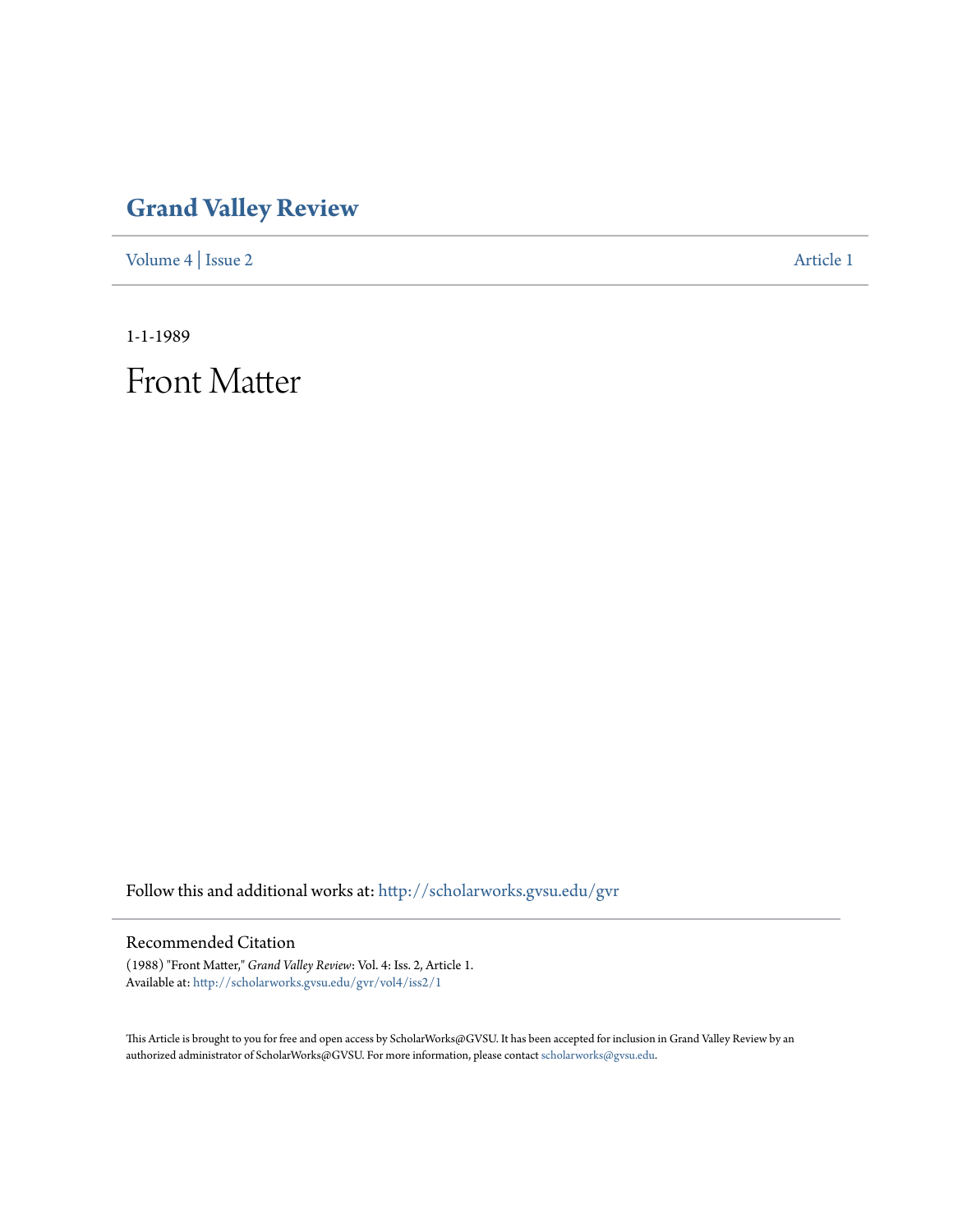## **Grand Valley Review**

Volume IV Number 2 Winter 1989



\$2.00